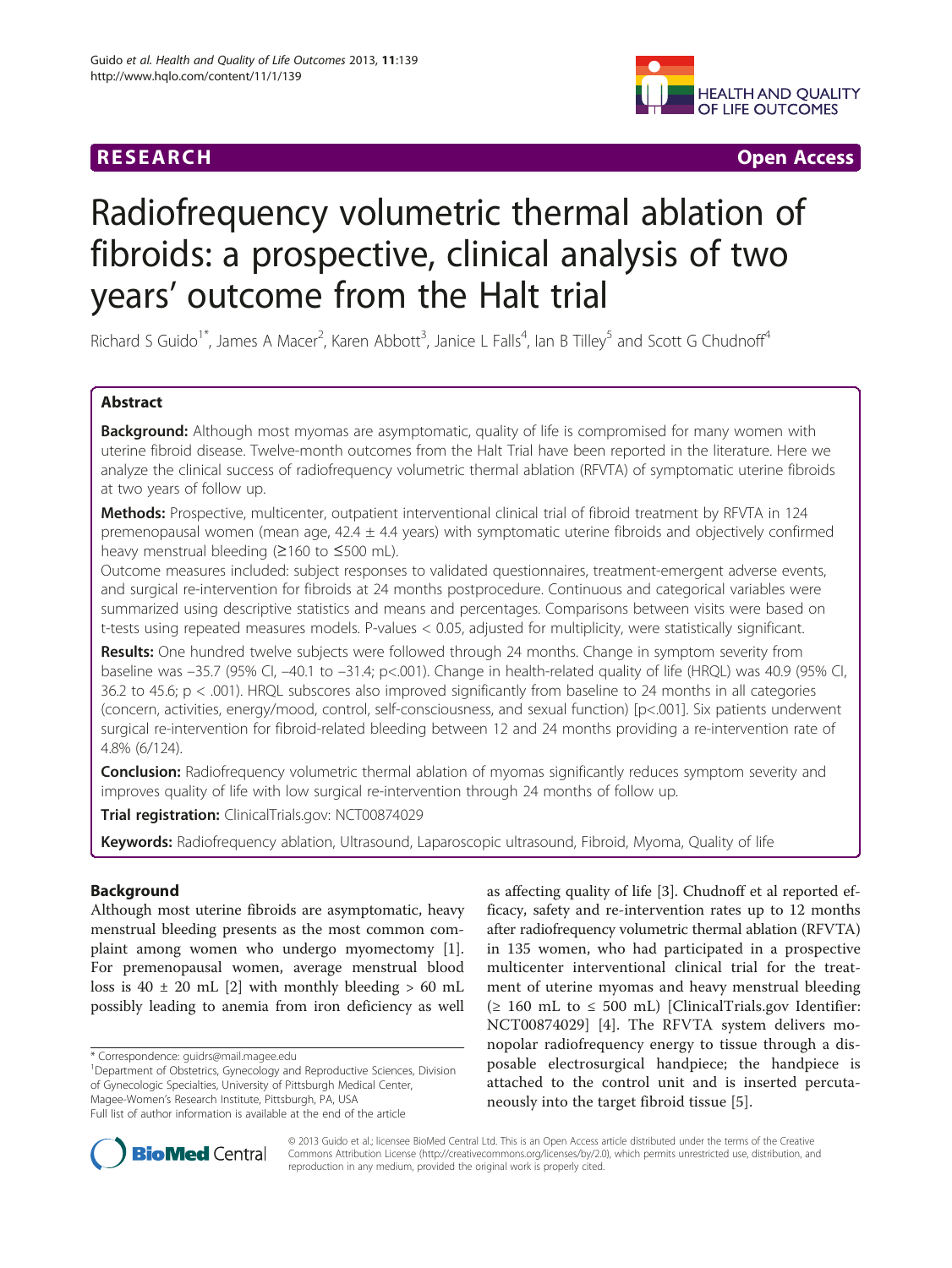<span id="page-1-0"></span>The continued analysis of the subjects' wellbeing beyond the initial study period of 12 months provides a realistic assessment of the medium-term efficacy of the RFVTA treatment. Our objectives were analyses of qualitative clinical outcomes, as evidenced by subject responses to validated questionnaires [\[6](#page-7-0),[7](#page-7-0)], as well as the incidence of device- and/or procedure-related adverse events and surgical re-intervention for fibroid treatment among those subjects followed to 24 months post RFVTA with the Acessa System (Halt Medical, Inc., Brentwood, California USA).

## Materials and methods

For this prospective, interventional clinical trial [ClinicalTrials.gov Identifier: NCT00874029], in which subjects served as their own controls, we recruited and enrolled premenopausal women with ≤ 6 treatable fibroids with no single fibroid exceeding 7 cm in any diameter; these parameters were confirmed by transvaginal ultrasound. The subjects' primary complaint was heavy cyclic menstrual bleeding ( $\geq 160$  mL to  $\leq 500$  mL), which was confirmed by alkaline hematin analysis. For the clinical trial, the U.S. Food and Drug Administration required

menstrual blood loss assessment through 12 months of follow up and suggested quality-of-life assessments thereafter. Recruitment started in February 2009 and enrollment of the last patient was in February of 2011. All subjects signed informed consent and the 11 clinical sites in the United States ( $N = 9$ ) and Latin America ( $N = 2$ ) [[Appendix A](#page-6-0)] obtained local institutional review board (IRB) or independent ethics committee (IEC) approval of the protocol. The study continues to be conducted in accordance with the general ethical principles outlined in the Declaration of Helsinki and applicable local or international regulations concerning the rights and welfare of human subjects participating in medical research.

Inclusion criteria for enrolled subjects were premenopausal women of at least 25 years of age, with symptomatic uterine fibroids imaged by transvaginal ultrasound and magnetic resonance imaging, having a uterine size of  $\leq$  14 weeks as determined by pelvic examination, a total fibroid volume of  $\leq 300$  cm<sup>3</sup>, a minimum of a three-month history of heavy menstrual bleeding within 6 months of enrollment and desiring uterine conservation . Laboratory inclusion criteria were a normal coagulation profile, a normal Papanicolaou test result in the

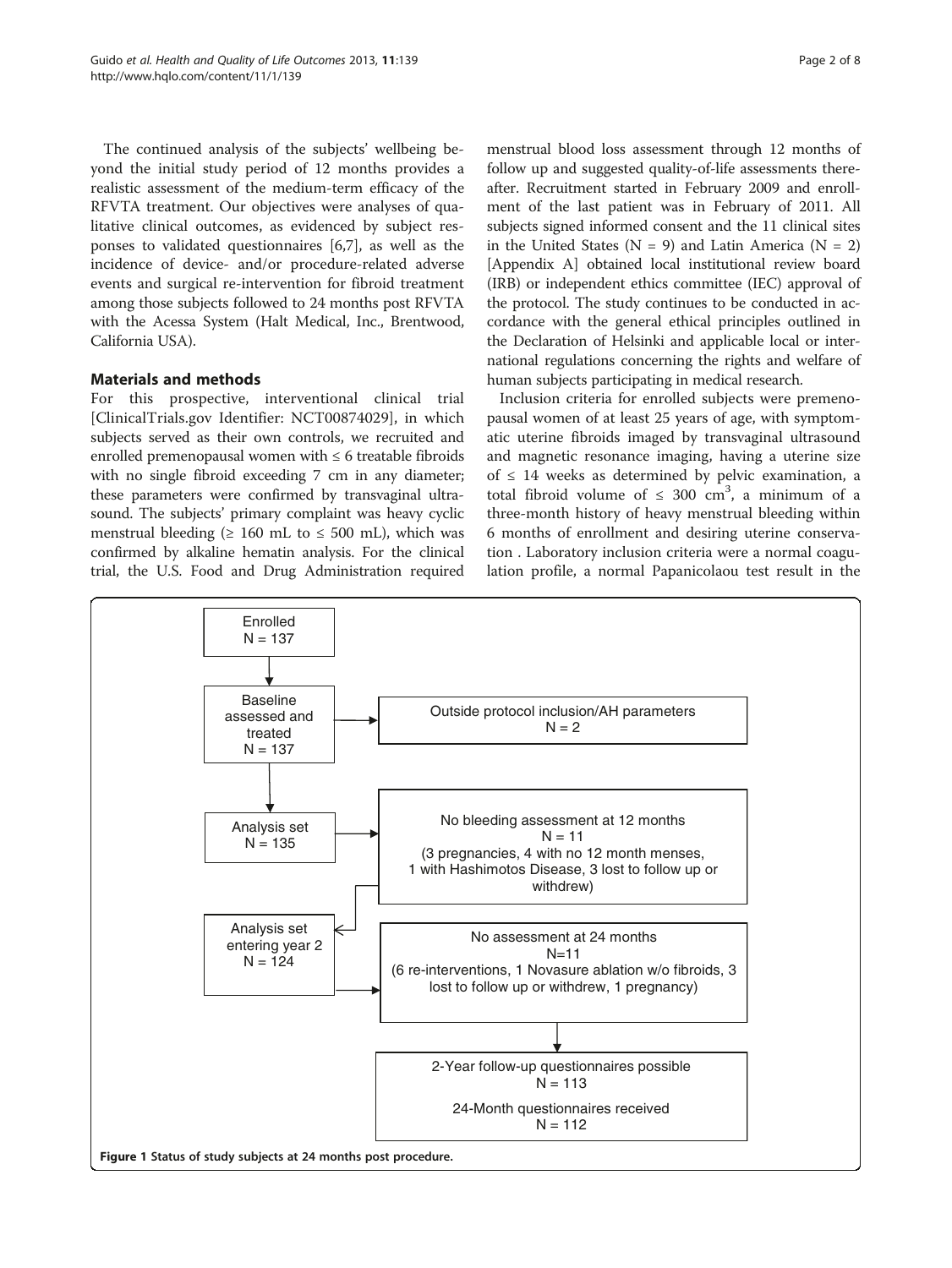last year, and a hemoglobin level of  $\geq 10.0$  g/dL at the time of treatment. Exclusion criteria were radiologic evidence by magnetic resonance imaging of adenomyosis, pedunculated intracavitary or subserosal fibroids (presence of types I and II submucous fibroids were allowed); history of pelvic malignancy or cervical dysplasia; prior treatment or removal of fibroids; and women desiring future childbearing. Any contraindications to abdominal surgery or to anesthesia excluded enrollment. The treatment was free for all study participants.

Radiofrequency volumetric thermal ablation was performed with the Acessa System, which is comprised of a dual-function radiofrequency generator, a disposable 3.4-mm handpiece with a deployable seven-needle electrode array and controls for inputting data and modifying generator parameters; two disposable dispersive electrode pads, which were placed on each thigh; extension cables; and a foot pedal. A 10-mm or 12-mm laparoscope was inserted through a 10- or 12-mm umbilical trocar, and laparoscopic ultrasound through a separate 10- or 12-mm trocar (Aloka, Wallingford, CT USA; BK Medical, Peabody, MA USA) permitted mapping of the uterus and identification of the location, size, and number of all fibroids. The handpiece was inserted percutaneously (without a trocar) and into the fibroid using ultrasound guidance and the ablation procedure was carried out. Details of the procedure and technology have been presented elsewhere [[4,8\]](#page-7-0). Patients were discharged on the day of treatment after standard postoperative care with instructions to return to work and to normal activities as they felt able and to refrain from sexual activity for 4–6 weeks. Ibuprofen, naproxen or celecoxib were prescribed for pain on an as-needed basis. At each of the follow-up visits (3, 6, 12, and 24 months post procedure), subjects provided written responses to the validated Uterine Fibroid Symptom and Quality-of-Life questionnaire (UFS-QOL) [[6](#page-7-0)] and responded to general health and outcome assessments as measured by the EuroQol Health State Index, (EQ-5D) [\[7\]](#page-7-0).

Continuous variables for the analyses performed for this report were summarized using descriptive statistics, whereas categorical variables were summarized in terms of frequencies and percentages. Pairwise comparisons between the baseline visit and the 3, 6, 12, and 24 month follow-up visits and pairwise comparisons between each of the follow-up visits with regard to each UFS-QOL scale and subscale and the EQ-5D health state scale were based on t-tests using repeated measures models, where the scores at each visit were the dependent variables. Because there were 10 possible pairwise comparisons between visits for each scale or subscale, p-values were adjusted for multiplicity using the Šidák correction; the adjusted p-values are presented. P-values of < 0.05 were considered statistically significant.

#### Results

The progression of subjects through their 24-month visits following RFVTA is presented in Figure [1](#page-1-0). Of the 135 women satisfying all inclusion criteria and treated at baseline, 11 subjects had interfering circumstances unrelated to the procedure (pregnancy, lack of menses, and Hashimoto's Disease) that could have influenced bleeding assessments positively or negatively. Of the 124 subjects continuing past the 12-month follow up, six sought surgical re-interventions, one subject became pregnant, one chose Novasure ablation as diagnostic hysteroscopy revealed no myomas, and three subjects were lost to follow up or withdrew from the trial. Of the outstanding 113 Uterine Fibroid Symptom and Quality-of-Life questionnaires, the 11 sites received 112 completed questionnaires. Demographics of those 124 subjects entering the second year of the study are presented in Table 1.

As shown in Figure [2,](#page-3-0) patient-reported symptom severity decreased (improved) most readily from baseline  $(61.1 \pm 18.6)$  in the first three months of follow up. Symptom severity scores at 3 months  $(29.1 \pm 18.9)$ , 6 months  $(28.5 \pm 19.3)$ , 12 months  $(26.6 \pm 19.0)$ , and 24 months  $(25.4 \pm 20.6)$  were similar. The change from the mean baseline value to that at 24 months for the 112

Table 1 Demographics characteristics of subjects entering 12 months follow up  $(n = 124)$ 

| Variable        | Statistic/Response <sup>a</sup> | All sites ( $n = 124$ ) |
|-----------------|---------------------------------|-------------------------|
| Age (years)     | Mean (SD)                       | 42.4 (4.4)              |
|                 | Median                          | 43                      |
|                 | Range                           | $31 - 52$               |
| Race            | White or Caucasian              | 58 (46.8%)              |
|                 | Black or African American       | 41 (33.1%)              |
|                 | Asian                           | 2(1.6%)                 |
|                 | Other <sup>b</sup>              | 23 (18.5%)              |
| Ethnicity       | Hispanic or Latino              | 56 (45.2%)              |
|                 | Not Hispanic or Latino          | 68 (54.8%)              |
| Smoking History | Current                         | 25 (20.2%)              |
|                 | Past                            | 21 (16.9%)              |
|                 | Never                           | 78 (62.9%)              |
| Height (cm)     | Mean (SD)                       | 162.5(8.1)              |
|                 | Median                          | 162.6                   |
|                 | Range                           | $137.2 - 180.3$         |
| Weight (kg)     | Mean (SD)                       | 80.9 (19.4)             |
|                 | Median                          | 79.2                    |
|                 | Range                           | $49.0 - 147.4$          |
| <b>BMI</b>      | Mean (SD)                       | 30.5(6.2)               |
|                 | Median                          | 29.2                    |
|                 | Range                           | $19.8 - 47.3$           |

<sup>a</sup> SD Standard deviation.<br><sup>b</sup> Other, Hispanic, hispanic indigenous, or Caribbean.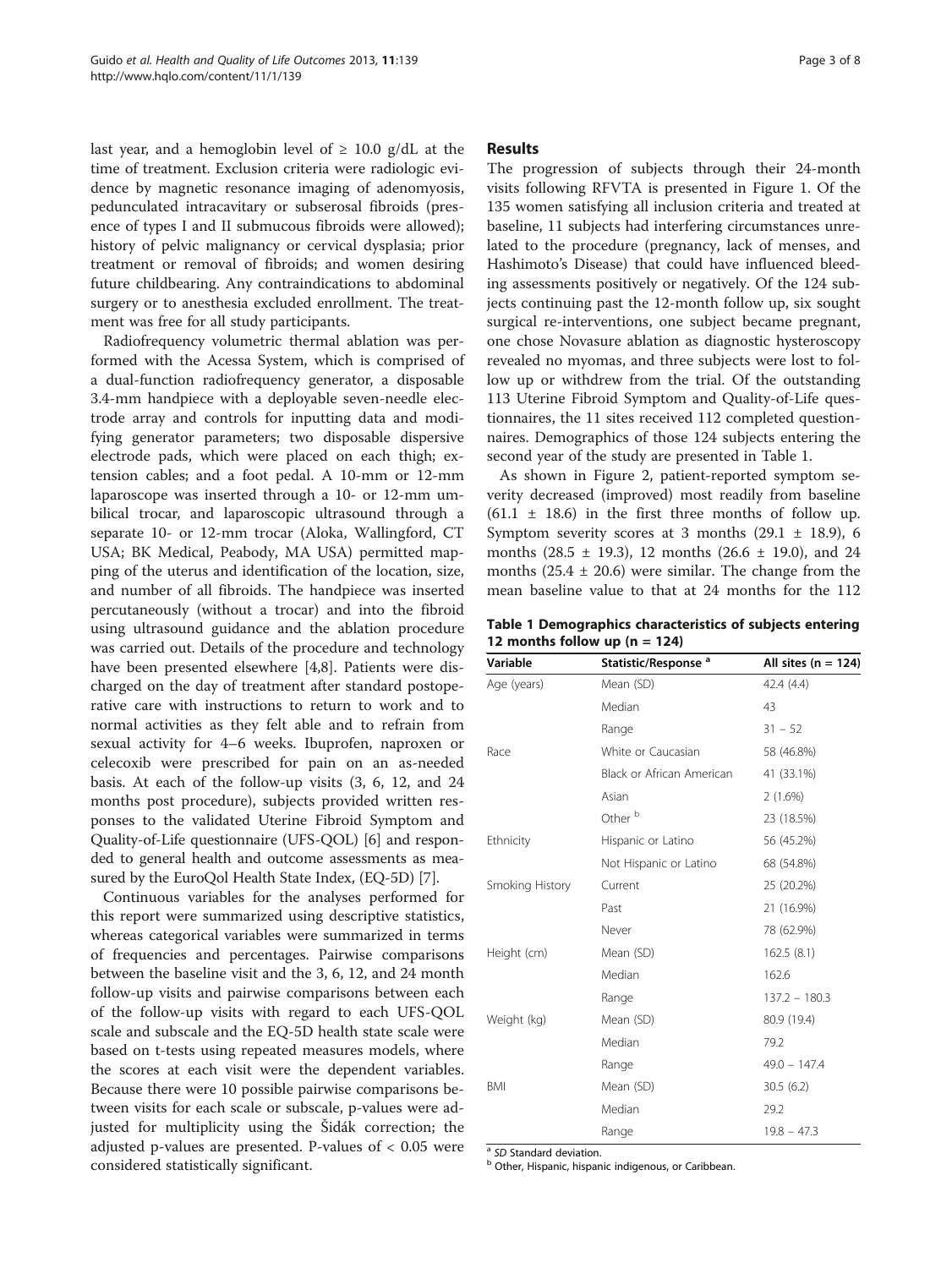<span id="page-3-0"></span>

subjects with baseline and 24-month symptom severity scores was –35.7 (95% CI, –40.1 to –31.4).

Health-related quality of life also improved most readily from baseline  $(37.3 \pm 19.1)$  to 3 months  $(75.1 \pm 22.1)$ . Successive scores were similar to the 3-month value: 6 months  $(77.8 \pm 20.2)$ , 12 months  $(79.5 \pm 20.6)$ , and 24 months (79.3  $\pm$  21.7). The change at 24 months for the 112 subjects with baseline and 24-month HRQL scores was 40.9 (95% CI, 36.2 to 45.6).

Patient-reported UFS-QOL subscale scores also improved most readily in the first 3 months of follow up (Figure [3\)](#page-4-0). Improvement from baseline to 24 months for each of the subscales is summarized in Table [2](#page-4-0). Concern showed the most improvement  $($  $\Delta$  45.6) and sexual function, although statistically improved, showed the least improvement  $($  $\Delta$  29.2) over the study period. These changes were based on those 112 subjects who had both baseline and 24-month scores.

Mean health state scores (EQ-5D) improved from baseline to 3 months and then changed slightly over time from 85.0 to 84.0 (Figure [4](#page-5-0)). There was a significant improvement in the mean health state score between baseline and 3 months after treatment ( $p < .001$ ). Measurements at subsequent intervals showed no continued improvement, but remained statistically improved over baseline.

There was one serious adverse event, which occurred between 12 and 24 months and was possibly related to the procedure. One subject became pregnant and delivered a healthy, full-term baby by Cesarean section. However, during the Cesarean section, the subject lost 1400–1500 mL of blood. Approximately 48 hours later, she experienced abdominal pain with additional blood loss and tissue expulsion. Preliminary pathology indicated degenerative fibroid tissue. The patient received 6 units of blood altogether and was discharged from the hospital with oral iron therapy for her anemia.

Six patients (6/124, 4.8%) underwent surgical reintervention for fibroid-related bleeding between 12 and 24 months (Table [3](#page-5-0)): 4 hysterectomies and 2 hysteroscopic myomectomies. Follow-up pathology revealed multiple small fibroids with adenomyosis in four cases (patients 1, 3, 4, and 6), and a possible polyp (patient 5). Pathology studies were not available for Patient 2.

#### Discussion

The subject device (the Acessa System, Halt Medical, Inc., Brentwood, California USA) and the fibroid ablation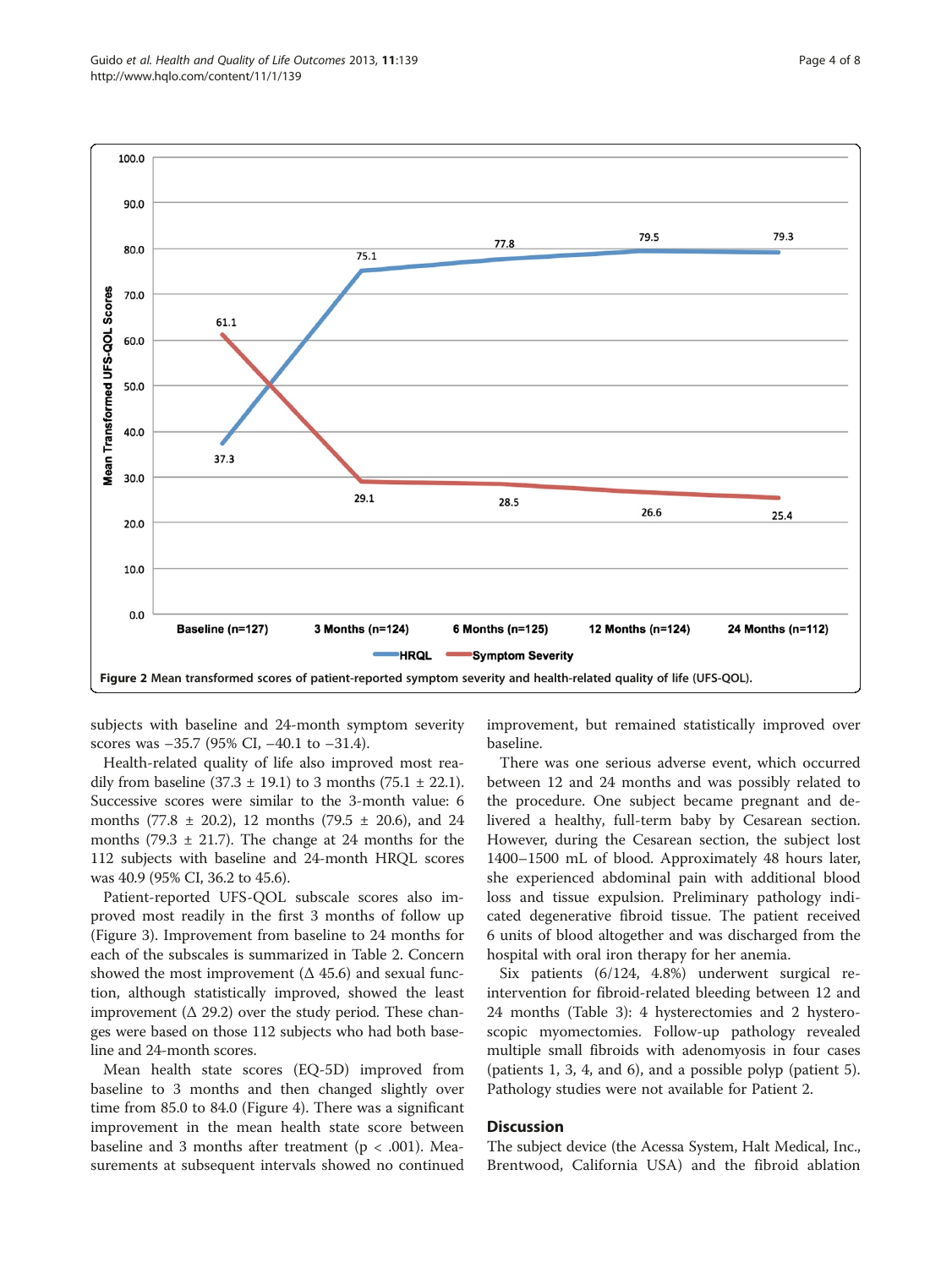<span id="page-4-0"></span>

procedure (RFVTA) were developed and refined by Lee and others specifically for fibroids [\[5](#page-7-0),[9\]](#page-7-0). Despite resolution of fibroid symptoms achieved in his early trials using other radiofrequency ablation systems, Lee found the characteristic bending of the needles an obstacle to accurate and dependable fibroid ablation. The current Acessa System and RFVTA procedure showed promise in feasibility studies carried out in Latin America [[8,10](#page-7-0)] and proved effective and safe during the first 12 months of follow up in the FDA-approved prospective interventional clinical trial [\[4\]](#page-7-0).

This study describes the continued benefits from 12 months [[4\]](#page-7-0) through 24 months of follow up; general and disease-specific quality-of-life outcomes are described. The UFS-QOL and EQ-5D scales have been validated and reported as appropriate for use with long-term follow up of patients with symptomatic uterine fibroids [[11\]](#page-7-0). Coyne et al examined the validity, reliability and responsiveness of the UFS-QOL scale among women with symptomatic fibroids through 12 months of follow up after treatment and among controls (premenopausal women without fibroids) [[12\]](#page-7-0). The patients in our study showed significant improvement in their symptom severity and health-related quality of life from baseline to 3 months post treatment. This was sustained over 2 years, accompanied by a low rate of re-intervention (4.8%).

| Subscale           | <b>Baseline</b> | 24 months       | Change in score | 95% confidence interval |
|--------------------|-----------------|-----------------|-----------------|-------------------------|
| Concern            | $24.7 \pm 20.7$ | $70.8 \pm 28.6$ | 45.6            | 39.9, 51.3              |
| Activities         | $37.1 \pm 24.1$ | $81.1 \pm 24.2$ | 41.9            | 37.5, 48.2              |
| Energy/Mood        | $38.1 \pm 21.8$ | $79.3 \pm 22.9$ | 39.6            | 34.6, 44.6              |
| Control            | $45.5 + 24.9$   | $85.8 \pm 22.1$ | 39.1            | 33.4, 44.9              |
| Self-consciousness | $38.2 \pm 28.3$ | $82.1 \pm 21.1$ | 42.0            | 36.3, 47.7              |
| Sexual function    | $45.5 \pm 29.8$ | $74.1 \pm 29.1$ | 29.2            | 22.7, 35.8              |

Table 2 Improvements in UFS-QOL subscale scores from baseline to 24 months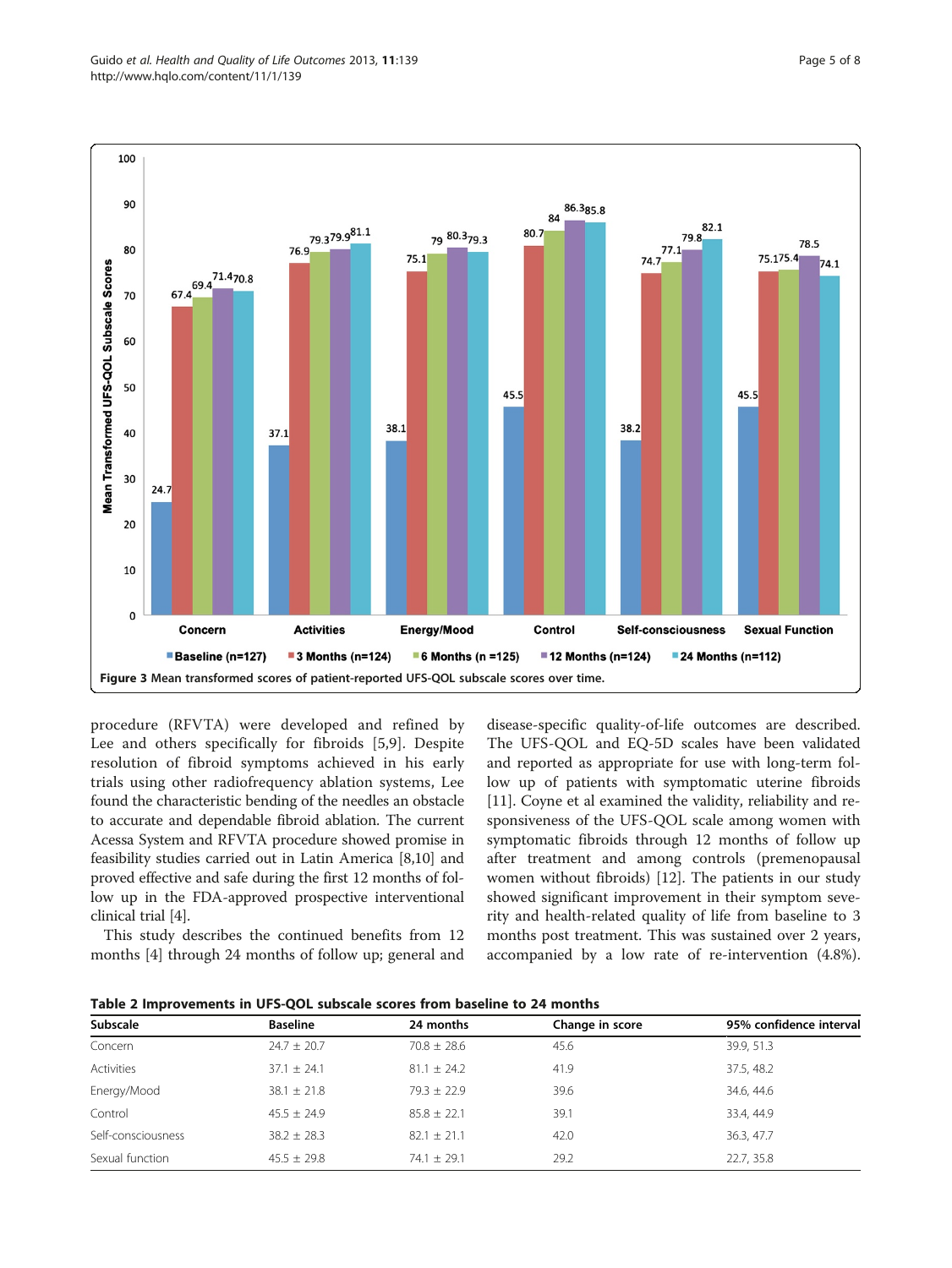<span id="page-5-0"></span>

### Table 3 Surgical re-interventions (6/124, 4.8%) between 12 and 24 months post procedure

| Pt             | Treated fibroids <sup>a</sup>                 | Symp severity <sup>b</sup> |                 | <b>HRQL<sup>c</sup></b> |                 | <b>Reintervention</b>                                 | Pathology                                                                                              |
|----------------|-----------------------------------------------|----------------------------|-----------------|-------------------------|-----------------|-------------------------------------------------------|--------------------------------------------------------------------------------------------------------|
|                |                                               | <b>Baseline</b>            | $12 \text{ mo}$ | <b>Baseline</b>         | $12 \text{ mo}$ |                                                       |                                                                                                        |
| 1              | 6 Subserosals 5.6; 4.4; 1.5;<br>3.6; 1.9; 3.0 | 53.1                       | 28.1            | 46.6                    | 89.7            | Hysterectomy at 16.5 months                           | Multiple myomas ranging from<br>0.4 to 4.7 cm; focally irregular<br>endo-myometrial junction           |
|                | 2 Intramurals 4.8: 4.7                        |                            |                 |                         |                 |                                                       |                                                                                                        |
|                | 1 Subserosal/Intramural 2.7                   |                            |                 |                         |                 |                                                       |                                                                                                        |
| $\overline{2}$ | 4 Intramurals 5.2; 1.8; 1.1; 1.8              | 68.8                       | 28.1            | 10.3                    | 82.8            | Hysteroscopic myomectomy<br>by resection at 15 months | No pathology                                                                                           |
| 3              | 3 Subserosals 5.0; 1.3; 1.9                   | 78.1                       | 43.8            | 20.7                    | 51.7            | Hysterectomy at 14 months                             | Multiple myomas ranging from 0.6<br>to 3.4 cm; focal adenomyosis                                       |
|                | 1 Intramural 1.8                              |                            |                 |                         |                 |                                                       |                                                                                                        |
| 4              | 1 Intramural 2.0                              | 62.5                       | 28.1            | 10.3                    | 60.3            | Supracervical hysterectomy at<br>23 months            | Only morcellated tissue available.<br>Findings: adenomyosis, leiomyomata,<br>proliferative endometrium |
|                | 1 Submucosal 2.0 1                            |                            |                 |                         |                 |                                                       |                                                                                                        |
|                | Undefined 1.9                                 |                            |                 |                         |                 |                                                       |                                                                                                        |
| 5              | 5 Intramurals 2.7; 2.7; 2.6;<br>8.5; 6.7      | 75.0                       | 56.3            | 17.2                    | 28.4            | Hysteroscopic myomectomy<br>by resection at 16 months | Focal degenerative changes and<br>features suggestive of polyp                                         |
|                | 1 Undefined 3.2                               |                            |                 |                         |                 |                                                       |                                                                                                        |
| 6              | 1 Intramural 2.0                              | 53.1                       | 62.5            | 37.1                    | 43.1            | Hysterectomy at 23.5 months                           | Adenomyosis; multiple myomas ranging                                                                   |
|                | 1 Subserosal 2.0                              |                            |                 |                         |                 |                                                       | in size from $0.4$ cm to $1.2$ cm                                                                      |

 $\frac{a}{b}$  Information includes the number of each type of treated fibroid and the maximum diameter (cm) of each fibroid.

b Mean transformed symptom severity scores.

<sup>c</sup> Mean transformed health-related quality-of-life scores.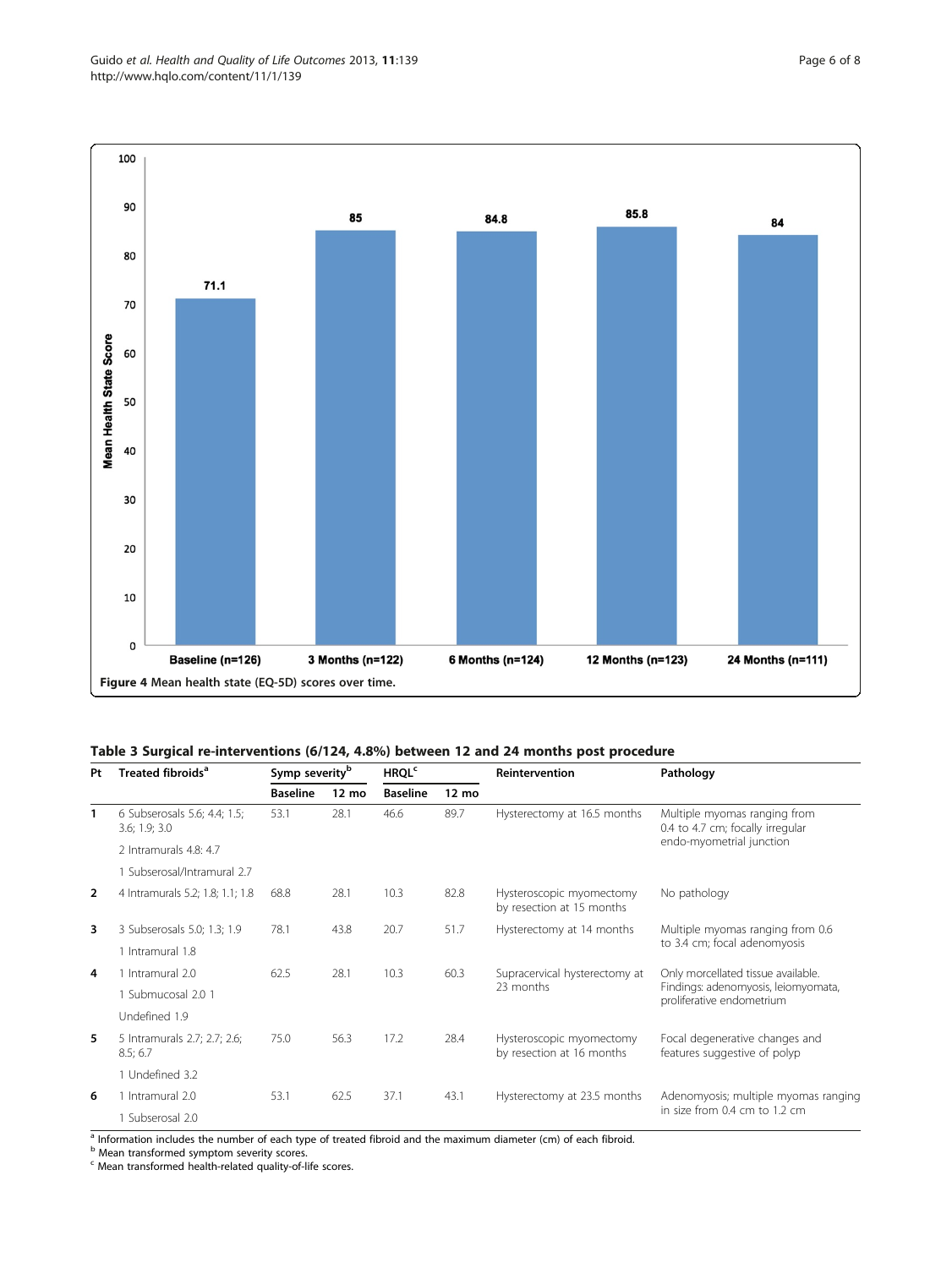<span id="page-6-0"></span>The 3-month outcomes appear to be predictive of longterm  $(2 2 \text{ years})$  results. Some patients, who did not improve at 3 months, showed improvement at later follow-up periods. Continued follow up to 36 months is planned. Researchers of other fibroid treatments have reported similar improvements in symptom severity and quality of life but with re-intervention rates after two-tothree years nearing 26% [\[10,13,14](#page-7-0)].

The introduction of new technologies in gynecology has increased women's options for the treatment of benign gynecologic conditions. These include the use of global endometrial ablation as an alternative to hysterectomies, especially for those women with abnormal bleeding and adenomyosis, and the use of uterine fibroid embolization for the treatment of fibroids. However, it is important to track the outcomes of new procedures to confirm the durability of the treatment.

## Conclusions

Radiofrequency volumetric thermal ablation broadly met the needs of the study patients. The low adverse event and re-intervention rates through 24 months are positive outcomes for patient wellbeing and demonstrate that the improvement in symptoms and the increase in the patients' quality of life are durable for at least a period of 2 years.

## Appendix A

#### The Halt Study Group

Scott G. Chudnoff, MD, MS

Department of Obstetrics & Gynecology and Women's Health, Montefiore Medical Center, Einstein and Moses Divisions, Albert Einstein College of Medicine, Bronx, NY, USA

#### Erika Banks, MD

Department of Obstetrics and Gynecology and Women's Health, Montefiore Medical Center, Albert Einstein College of Medicine, Bronx, NY USA

Micah Harris, MD Women's Health Research, Phoenix, AZ, USA

José Gerardo Garza Leal, MD Hospital Universitario Nuevo Leon, Monterrey, Nuevo Leon, Mexico

Rodolfo Robles Pemueller, MD Hospital Universitario Esperanza, Universidad Francisco Marroquin, Guatemala City, Guatemala

Karen Abbott, MD Athena Gynecology Medical Group, Reno, NV, USA

#### Jay M. Berman, MD

Department of Obstetrics and Gynecology, Division of Gynecology, Wayne State University School of Medicine, Detroit, MI, USA

David J. Levine, MD St. John's Mercy Hospital, St. Louis, MO, USA

#### Donald I. Galen, MD

Reproductive Science Center of the San Francisco Bay Area, San Ramon, CA, USA

James A. Macer, MD Pasadena Premier Women's Health, Pasadena, CA, USA

#### Janice L. Falls, MD

Department of Obstetrics & Gynecology and Women's Health, Montefiore Medical Center, Einstein and Moses Divisions, Albert Einstein College of Medicine, Bronx, NY, USA

#### Ian B. Tilley, MD

Department of Clinical Obstetrics and Gynecology, Los Angeles County and University of Southern California Medical Center, Los Angeles, CA, USA

#### Richard S. Guido, MD

Department of Obstetrics, Gynecology and Reproductive Sciences, Division of Gynecologic Specialties, University of Pittsburgh Medical School, Magee-Women's Research Institute, Pittsburgh, PA, USA

#### Abbreviations

RFVTA: Radiofrequency volumetric thermal ablation; HRQL: Health-related quality of life; EQ-5D: EuroQol health state index; IRB: Institutional review board; IEC: Independent ethics committee; CT: Connecticut; MA: Massachusetts; USA: United States of America; UFS-QOL: Uterine fibroid symptom and quality of life.

#### Competing interests

The authors received financial support from the study sponsor for supplies and use of hospital and administrative services for the study. RSG has been a consultant, assisting in the development of educational materials for the study sponsor. The authors have no other disclosures.

#### Authors' contributions

RSG participated in the design of the study as a principal investigator and surgeon, reported data, and helped draft the manuscript. JAM participated as a principal investigator and surgeon, reported data, and reviewed all drafts of the manuscript. KA participated as a principal investigator and surgeon, reported data, and reviewed all drafts of the manuscript. JLF participated as a principal investigator and surgeon, reported data, and reviewed all drafts of the manuscript. IBT participated as a principal investigator and surgeon, reported data, and reviewed all drafts of the manuscript. SGC participated in the design of the study as principal investigator and surgeon, reviewed and critiqued the statistical analyses, reported data, and reviewed all drafts of the manuscript. All authors read and approved the final manuscript.

#### Authors' information

All authors are experienced, board-certified, minimally invasive gynecologic surgeons. In addition, SGC has an advanced degree in biostatistics.